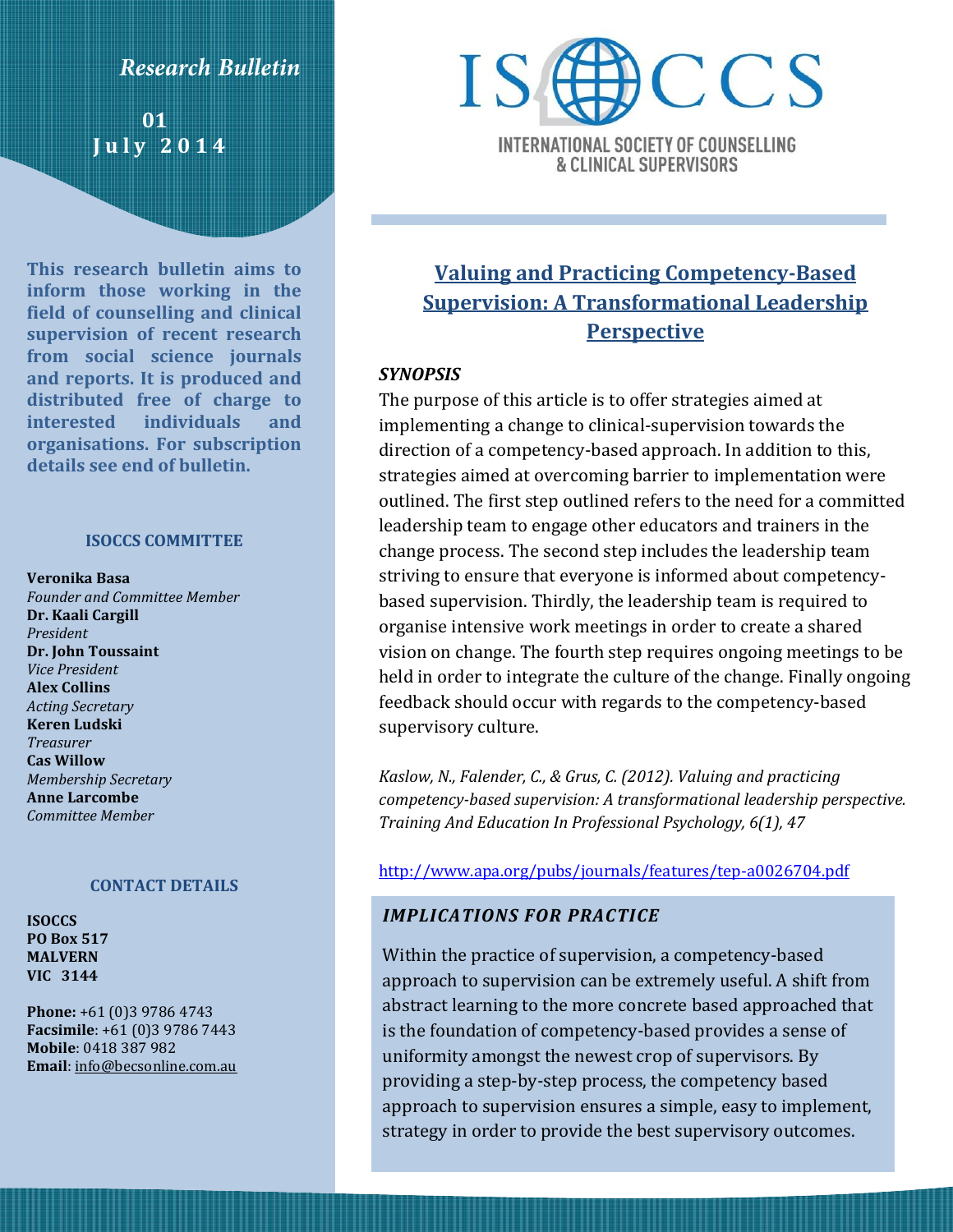## **From Supervisee to Supervisor**

### *SYNOPSIS*

The focus of this article is to outline the challenges of transitioning from the role of supervisee to supervisor. The author points out that few psychologists receive formal education on how to provide effective supervision, and therefore, use their own experiences as a supervisee as a guide on how to supervise. Challenges outlined for those transitioning from supervisee to supervisor include; focussing attention on both the needs of the client, and the educational needs of the supervisee, developing an understanding of how supervisees learn, and, recognising a distinction between being a psychologist engaged in a therapeutic process versus a supervisor engaged in an educational and evaluative process.

*Greher, F. (2009). From Supervisee to Supervisor. http://www.dr-charlton.com/. Retrieved 15 May 2014, from http://www.dr-charlton.com/SuperviseetoSupervisor.pdfImpact of the Supervisory Relationship on Trainee Development*

### *IMPLICATIONS FOR PRACTICE*

An awareness of the difficulty involved in transitioning from the supervisee to supervisor can lead to a better understanding of the process. A closer inspection of the specific issues that are present during the transition from supervisee to supervisor ensures that current supervisors are able to monitor the issues they face. The most important issue mentioned is the distinction between the therapeutic role of the therapist versus the educational and evaluative role of the supervisor. A supervisor must be able to transition between the two roles.

## **Relationship issues in supervision**

### *SYNOPSIS*

This chapter aims to outline the critical factors related to the supervisory working alliance. The supervisory relationship between the supervisor and the supervisee has been deemed to be foundational to the process of effective supervisory practice. Some of the more important factors of the supervisory alliance include; care and concern, a safe environment, supportive feedback, normalising mistakes and providing opportunities to observe the supervisors. The author also highlights the literature that supports the role of a strong working alliance in enhancing supervisee satisfaction with their supervisor.

*Watkins, C. (2014). Wiley International Handbook of Clinical Supervision (1st ed.). Wiley-Blackwell.*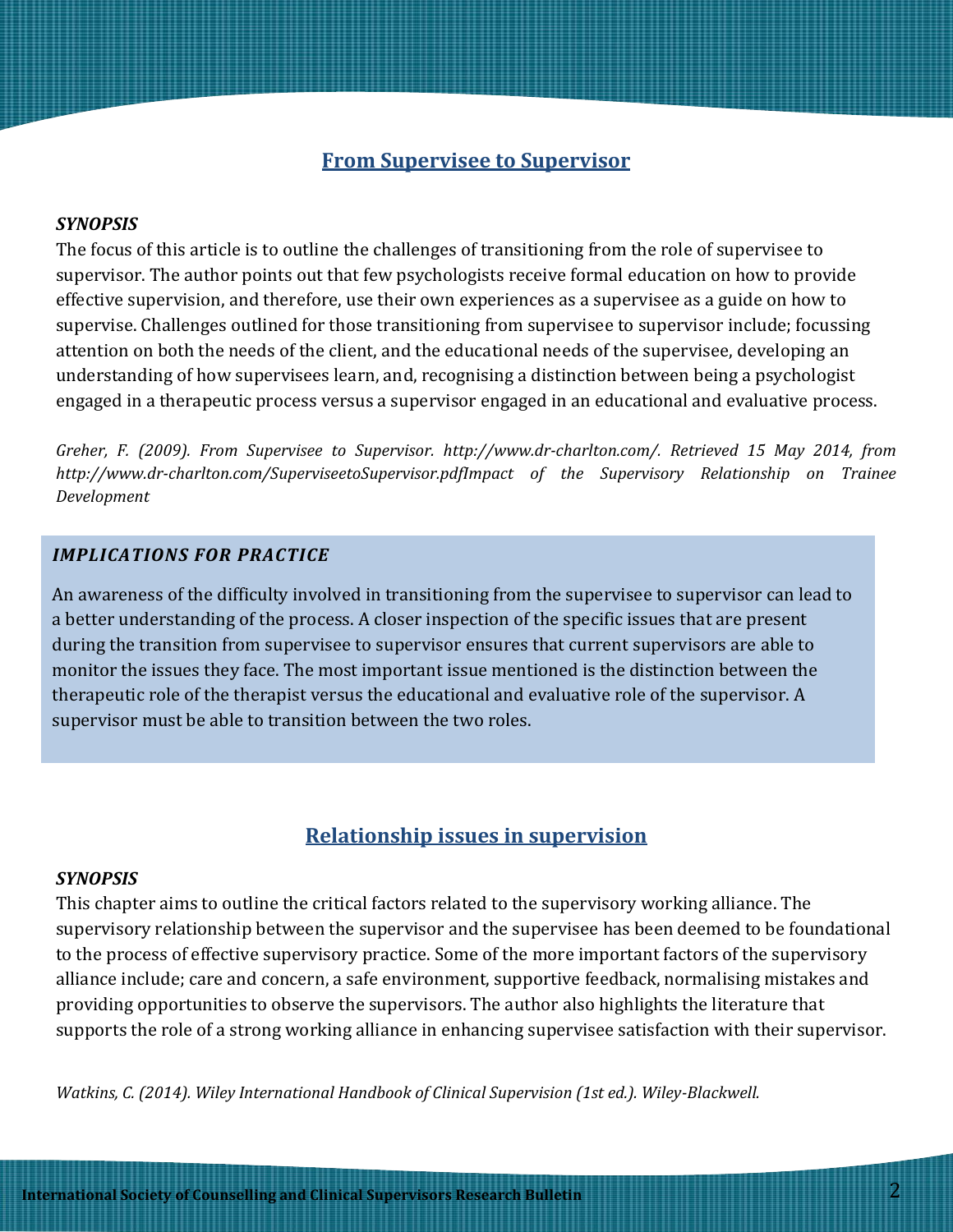## *IMPLICATIONS FOR PRACTICE*

A supervisory relationship is a crucial aspect in the training of a therapist. By outlining some of the important factors in creating and maintaining a successful supervisory alliance, practicing supervisors can more readily establish this relationship. Another important implication comes from the literature suggesting that a strong working alliance enhances supervisee satisfaction with their supervisor. This concept allows the supervisor to establish better rapport with the supervisee.

# **Towards Best Practice Supervision of Clinical Psychology Trainees**

### *SYNOPSIS*

The purpose of this article is to provide a broad and comprehensive overview of the many aspects of clinical supervision. One of the most prominent points within this article is the outline of supervision and supervisee therapeutic skills. The author states that positive supervision is associated with the supervisor's self-perceptions of their clinical skills and self-efficiency. The author also outlines that supervisors can pass on both good and bad attitudes and behaviours. According to this article, supervision is more effective when paired with curriculum-based training, such as coursework. In terms of the importance of supervision, this article agrees with the consensus that supervision is vital to the training of counsellors, with students rating it as the most effective form of training.

*O'Donovan, A., Halford, W., & Walters, B. (2011). Towards best practice supervision of clinical psychology trainees. Australian Psychologist, 46(2), 101-112.*

### *https://www.psy.uq.edu.au/current*

*students/postgraduate/clin/altc/publications/Towards%20Best%20Practice%20Supervision%20of%20Clinical%20 Psychology%20Trainees.pdf*

## *IMPLICATIONS FOR PRACTICE*

The most prominent implication for practice drawn from this study is the notion that the supervisor's self-perceptions on their clinical skills can positively affect supervision. This concept encourages supervisors to have a greater belief in their clinical skills, and perhaps even to improve their clinical skills, in order to become a more competent supervisor. The addition of curriculum-based training that was suggested in the article is an idea that should be considered for every practicing supervisor. The addition of this curriculum-based training provides a uniforming platform of training that is not currently available in psychology training.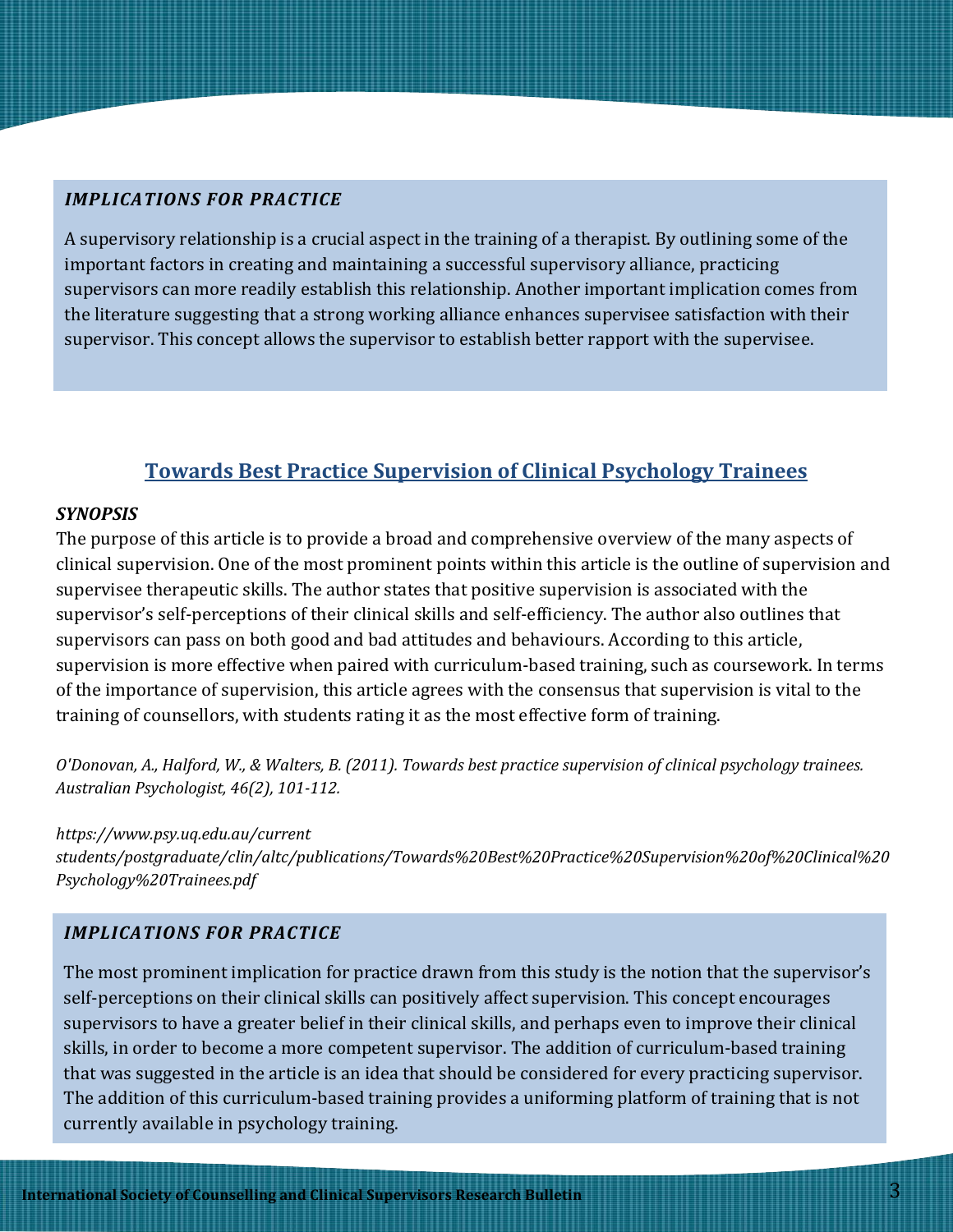# **When Supervision Resembles a Train Wreck**

### *SYNOPSIS*

The purpose of this paper is to examine the damaging aspects of mismatching clients, supervisees and supervisors across differing competency and experience levels. One of the possible issues that can affect the relationship between supervisees and supervisors is power. The developmental level of the supervisee and supervisor contributes to the power issue that can cause problems within the supervisory relationship. Unresolved conflicts, such as differences in clinical and personal issues can also contribute to the deterioration of the supervisory alliance. The conclusion drawn from this study is that a mismatched client, supervisee and supervisor relationship can pose threats to the clinical outcomes of the client as well as the personal and professional growth of the supervisee and supervisor.

*http://www.nswiop.nsw.edu.au/images/publications/clin-sup-monograph.pdf*

### *IMPLICATIONS FOR PRACTICE*

The threat of mismatching clients, supervisees and supervisors can cause dramatic issues to the progression of the counselling and supervisory relationship. In terms of implications, this study increases the focus that is placed on matching the most appropriate supervisor to the supervisee. For example, it would be optimal to match a supervisee who practices behaviourism with a supervisor who follows the same principals.

# **Competence in Competency-Based Supervision Practice: Construct and Application**

### *SYNOPSIS*

The purpose of this paper is to outline and recommend the application of a competency-based model of supervision. The reason behind the recommendation of a competency-based supervision practice is to provide behavioural standards that can serve as a platform for evaluation. In the outline of this model, the authors recommended twelve practices in order to implement competency-based supervision. The importance in supervisors performing their professional responsibilities in a competent manner stems from the professional ethics that surround the issue.

*Falender, C., & Shafranske, E. (2007). Competence in competency-based supervision practice: Construct and application. Professional Psychology: Research*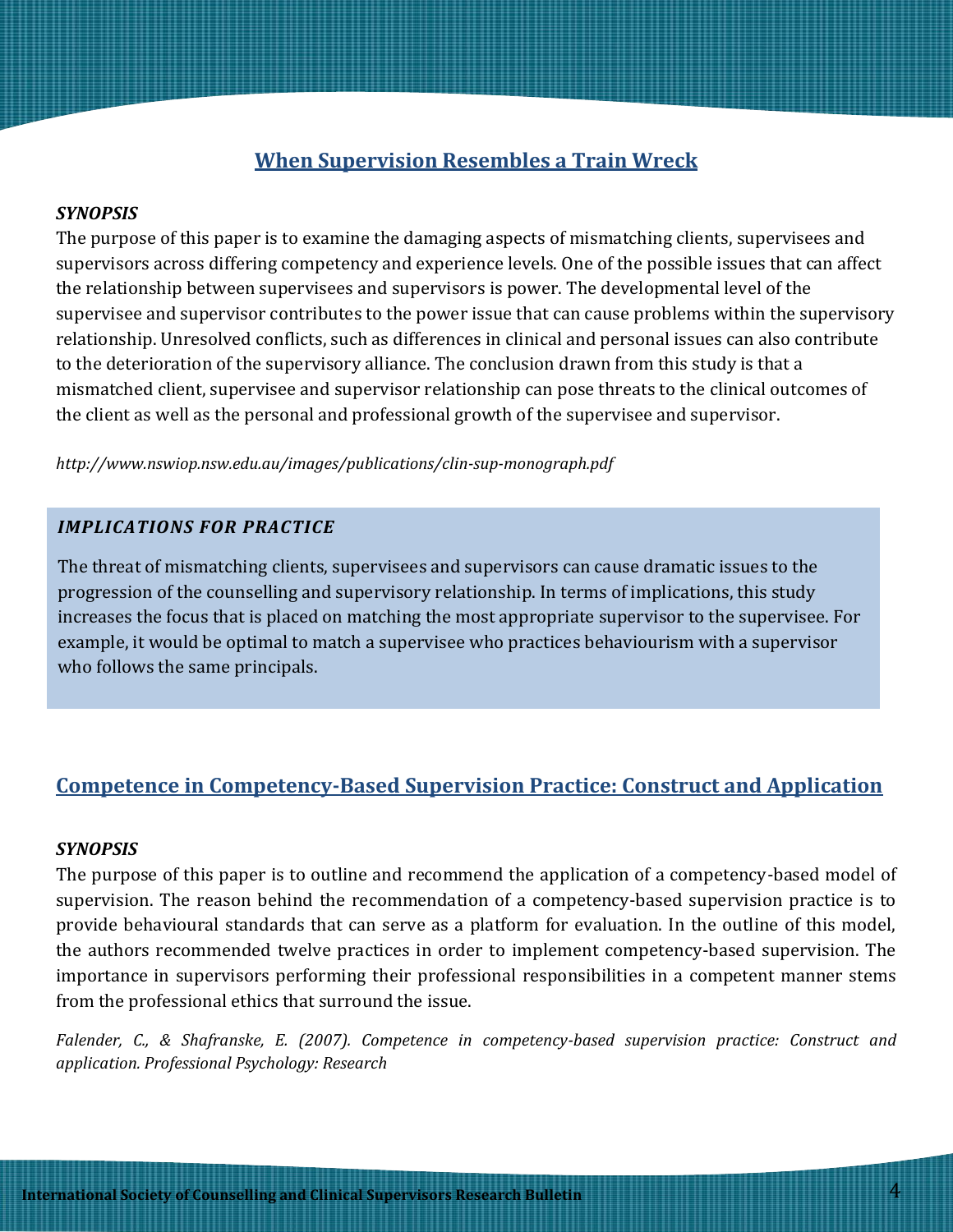### *IMPLICATIONS FOR PRACTICE*

The authors outline and recommend the application of a competency-based model of supervision in order to provide behavioral standards which can then be used as a platform for evaluation. To implement competency based supervision, in their outline of this model, they recommend twelve practices. They also suggest that it is the supervisor's ethical responsibility to perform their professional responsibilities competently.

# **Transition from supervisee to supervisor - Psychotherapy Supervision: Theory, Research, and Practice**

### *SYNOPSIS*

This chapter of this book focuses on the transition from the one receiving the supervision to the one conducting the supervision, and provides strategies and thoughts on how to effectively make that transition. The first advice offered is a list of interpersonal attributes that a supervisor should possess. These attributes include; empathy, reliability, trustworthiness, intelligence, genuineness and be ethically sound. The next piece of advice administered is based on the supervisors need to evaluate. When supervising, two forms of evaluation must be present, formal and summative evaluation. Formal evaluation refers to ongoing feedback that should be administrated to facilitate skill acquisition and professional growth. Summative evaluations are written evaluations are usually based off a specific criteria and are used to assess how a supervisee is progressing. Through the supervisors own experience as a supervisee, processes such as evaluations should not be a hard transition.

*Hess, A., Hess, K., & Hess, T. (2008). Psychotherapy Supervision: Theory, Research, and Practice (2nd ed.). New Jersey: John Wiley & Sons.*

### *IMPLICATIONS FOR PRACTICE*

It is advised that factors which strongly influence a clinician to effectively make the transition from being a supervisee to being an effective supervisor are the supervisor's interpersonal attributes and the supervisor's ability to evaluate. An effective supervisor possess attributes such as empathy, reliability, trustworthiness, intelligence, genuineness and great knowledge in ethical conduct and practice, and by drawing on his/her own experiences as a supervisee, is able to conduct two types of evaluations, formal evaluation and summative evaluation. Formal evaluation involves administering effective ongoing feedback to facilitate supervisee's skill acquisition and professional growth. Whereas, summative evaluation involves giving written evaluations based on specific criteria in the assessment process of the supervisee's progress.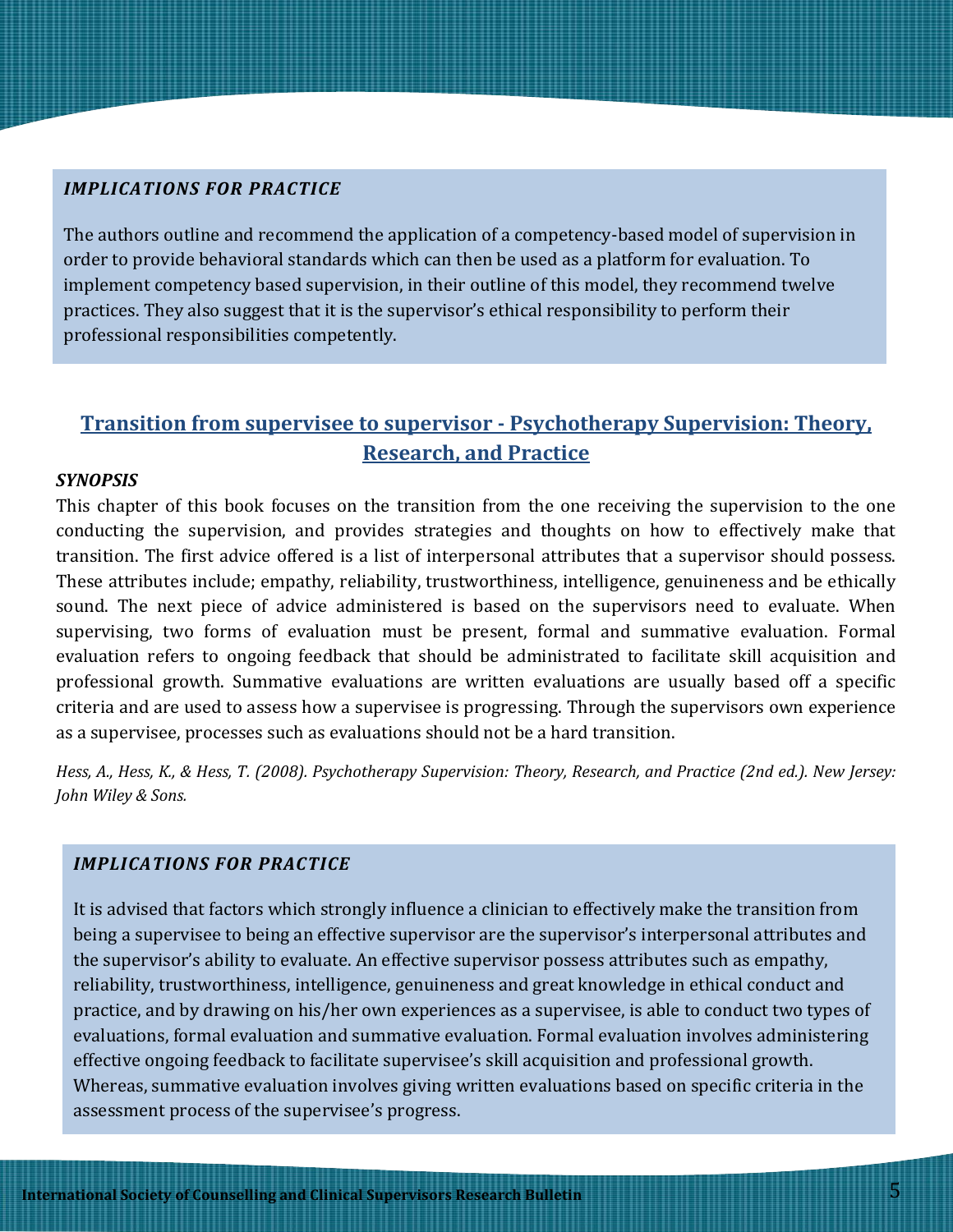# **Defining Competencies in Psychology Supervision: A Consensus Statement**

### *SYNOPSIS*

The purpose of this paper is to outline five factors of clinical supervision that are essential to becoming a competent supervisor. These five factors include; a recognition that obtaining competency in supervision is a life-long pursuit, a recognition that attention must be paid to diversities of all forms whilst supervising, a recognition and respect for the legal and ethical issues of supervision, a recognition that training is effected by both professional and personal aspects and finally, a recognition of the necessity of both self and peer assessment on all levels of supervision.

*Falender, C., Cornish, J., Goodyear, R., Hatcher, R., Kaslow, N., & Leventhal, G. et al. (2004). Defining competencies in psychology supervision: A consensus statement. Journal of Clinical Psychology, 60(7), 771--785.*

*<http://davinci.cascss.unt.edu/users/frankcollins/Falender%20et%20al%202004.pdf>*

## *IMPLICATIONS FOR PRACTICE*

There are five essential factors of clinical supervision which influence the effectiveness of becoming a competent supervisor. Firstly, it is important to recognize that obtaining competency in supervision is a lifelong pursuit. Secondly, it is important to recognize and pay attention to diversity. Thirdly, it is important to recognize and have respect for ethical and legal issues in supervision. Fourthly, it is important to recognize that an individual's personal and professional aspects have an effect on supervisor training. And, fifthly, it is important to recognize that both self and peer evaluation is essential in supervision at all levels.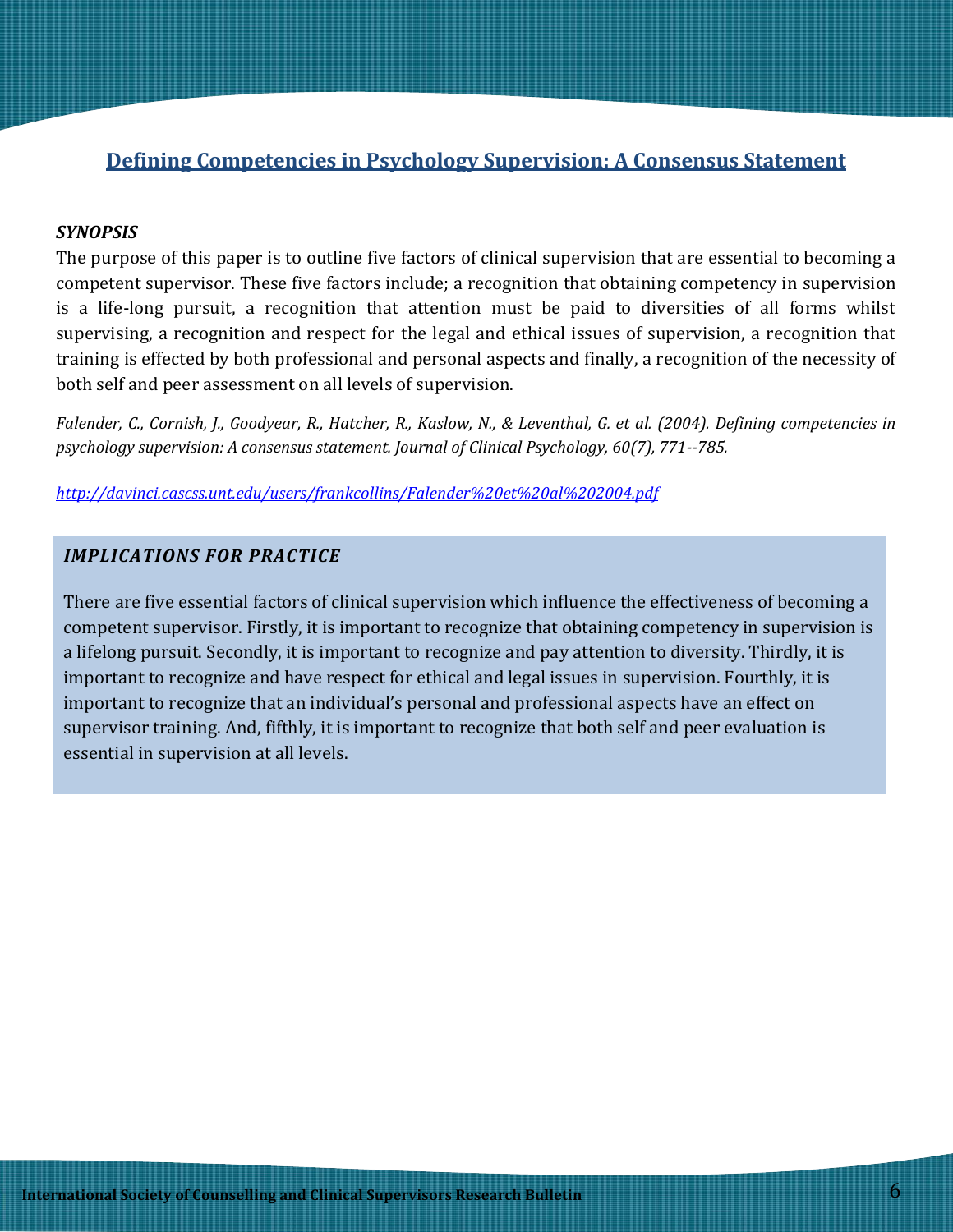## **Impact of the Supervisory Relationship on Trainee Development**

### *SYNOPSIS*

The purpose of this paper is to explore the supervisory relationship between a trainee counsellor and a supervisor. During the supervisory training period, a relationship between the supervisor and the supervisee must be formed. The researchers of this study found that the bond between the trainee and the supervisor is important to facilitating the training received by the trainee, but also that the trainee must work hard at creating this bond. A strong bond is formed mostly through the trainee's understanding of required tasks, if the trainee has a good understanding of the tasks required, it is likely they will have a strong bond with the supervisor, therefore facilitating their counselling training.

*Min, R. (2012). Impact of the Supervisory Relationship on Trainee Development. International Journal of Business And Social Science, 3(18), 168-177.*

*http://ijbssnet.com/journals/Vol\_3\_*

## *IMPLICATIONS FOR PRACTICE*

During the practice of supervision, it is important to be aware and diligent of the supervisor supervisee relationship. By highlighting the importance of this relationship, this paper brings to light an aspect of supervision that is often overlooked. Not only does this paper have important implications for supervisors, there are also implications for the supervisee. By acknowledging the importance of the supervisee in forming the supervisory relationship, supervisees should be inspired to continue to improve their relationship, and therefore improve their counseling training.

# **A Contextual-Functional Meta-Framework for Counselling Supervision**

### *SYNOPSIS*

The purpose of this paper is to develop and articulate an approach to counselling supervision known as the contextual-functional meta-framework (CFM) for counselling supervision. The purpose of the CFM is to provide a framework for supervisors to organise their supervisory interventions. The six elements of the CFM include; the administrative context, the culture-infused supervisory working alliance, supervisory functions, the supervisee's theory of change, the service delivery system and the phase of counsellor development.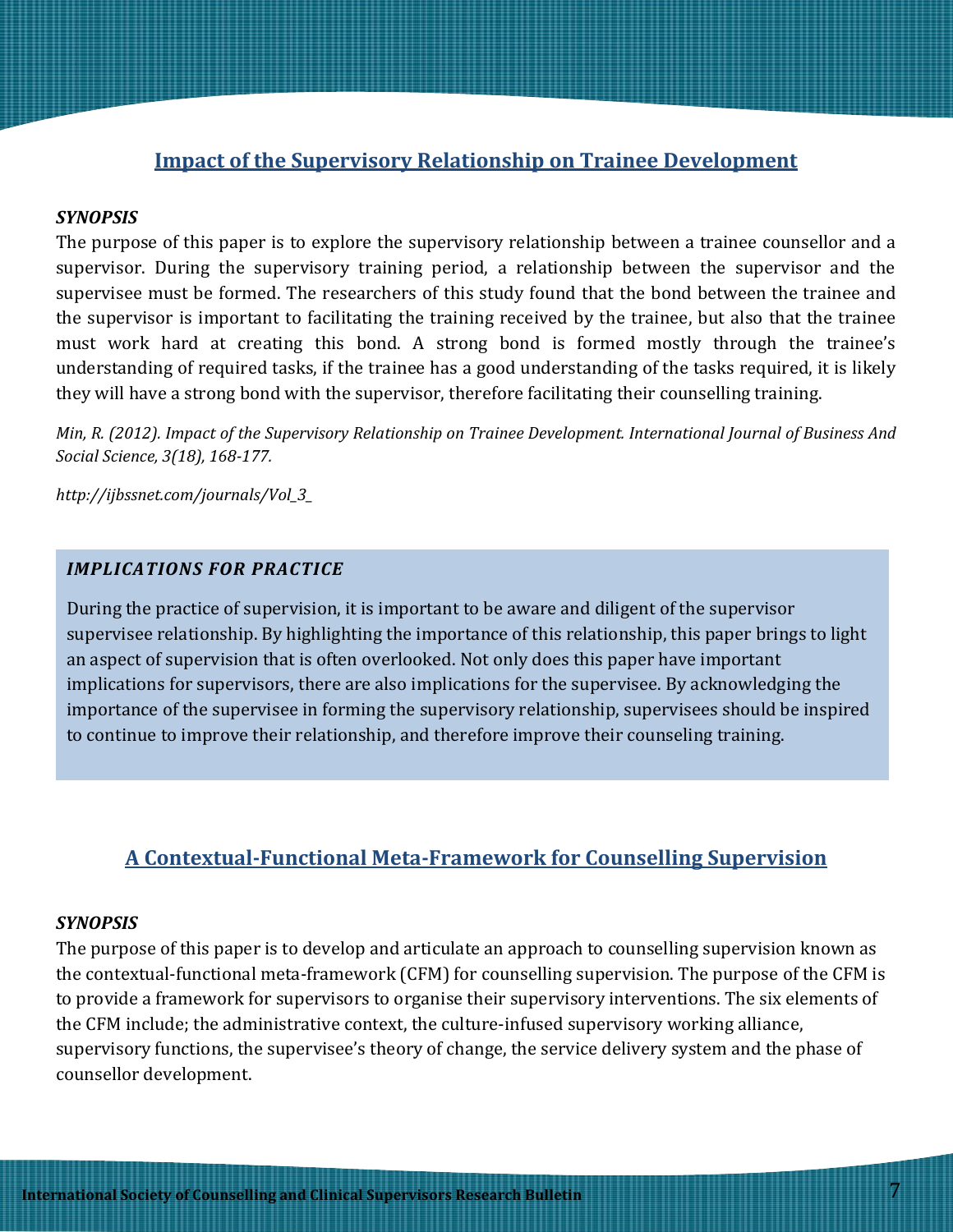*Chang, J. (2013). A contextual-functional meta-framework for counselling supervision. International Journal for the Advancement of Counselling, 35(2), 71-87*

*http://familypsychologycentre.webs.com/CFM%20article.pdf*

### *IMPLICATIONS FOR PRACTICE*

The contextual-functional meta-framework enables practicing supervisors to utilise a checklist for enabling effective supervision. Following the six elements of the CFM allows for a professional and all encompassing approach to supervision, ensuring that the supervisee is trained to handle the challenges of being a practicing counsellor.

## **Effective supervision in clinical practice settings: a literature review**

### *SYNOPSIS*

The purpose of this literature review was to assess, based on passed research, what is most important to effective supervision in the field of clinical psychology. From their study of existing literature on the subject, the researchers found that the most important aspect of effective supervision is the relationship between the supervisee and the supervisor, with a positive relationship leading to more effective supervision. The researchers also state that honest and clear feedback is important. In addition to these two practices, it is important for the supervisee to have input and some control over the supervision process. It is also vitally important that both the supervisee and the supervisor's behaviour and attitude towards the supervision process is positive.

*Kilminster, S., & Jolly, B. (2000). Effective supervision in clinical practice settings: a literature review. Medical Education, 34(10), 827-840.*

*http://onlinelibrary.wiley.com/doi/10.1046*

### *IMPLICATIONS FOR PRACTICE*

It is important to review the literature on supervision regularly in order to ascertain which aspects of supervision are most important. The identification of the four important aspects of effective supervision provides a guideline for improving the supervisory process. The supervisory relationship is a vital aspect of supervision and therefore is not surprising that it is the most important aspect of supervision. The allowing for clear, honest and constructive feedback also an important aspect of supervision that should be more widely recognised.